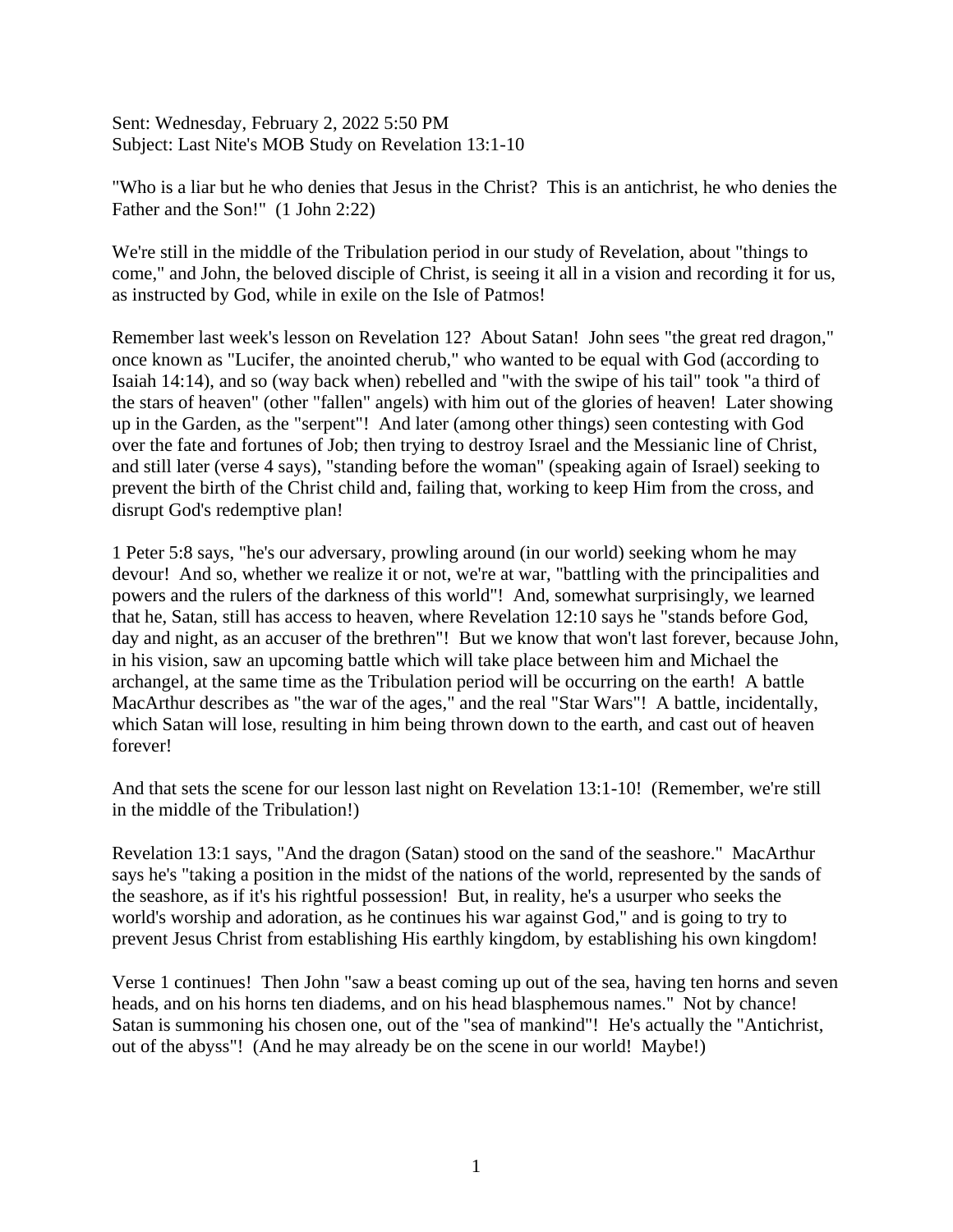Remember, in Revelation 11:7, when John was told that God would send "two witnesses" who would "prophecy for twelve hundred and sixty days (or three and a half years), clothed in sackcloth...and that when they have finished their testimony, the beast that comes out of the abyss will make war with them, and overcome them, and kill them..." and allow their bodies to lie in the streets of Jerusalem for three and a half days, when all of a sudden they would be given "the breath of life from God and ascend in heaven in the cloud"! This is apparently the same beast John is speaking about in Revelation 13, where he's going back in time to reveal the beast's original summoning by Satan!

In Revelation 13:2, John writes that "the beast he saw was like a leopard, and his feet were like those of a bear, and his mouth like the mouth of a lion. And the dragon gave him his power and his throne and great authority!" Walvoord describes the beast as having the combined attributes of all three animals: the majesty and power of the lion, like the Babylonian Empire; the strength and tenacity of a bear, like the Medo-Persian Empire; and the swiftness of a leopard, like the Greeks under Alexander the Great, as seen in perfect parallel with a vision and prophesy by Daniel (in Daniel 7:7-8)! Plus, the added power coming from Satan himself!

And so, the beast will become a great world leader, with the greatest confederacy of nations ever assembled coming under his control and bidding (with the "seven heads and horns" perhaps representing, according to Walvoord, the "remnants of a confederacy of nations that will form a revised Roman Empire). MacArthur calls it, "a demon-possessed man who leads a final Satanic world empire"! And God, our sovereign God, will allow it all to come to fruition for a season!

Revelation 13:3-4 says that he "will suffer a fatal wound," but be healed (perhaps trying to "fake" a resurrection and imitate Christ!) and that "the whole earth will be amazed and follow him...and worship the dragon because he gave his authority to the beast"! And worship the beast as well, saying, 'Who is like the beast?"

And the beast will be "given a mouth to speak arrogant words and blasphemies, and authority to act for forty-two months...against God...and it will also be given to him (given, by our sovereign God) to make war with the saints...and all who dwell on the earth will worship him," but only "those whose names have not been written from the foundations of the world in the book of life of the Lamb who was slain"! (Believers will have to stand alone and many will be martyred!) Wow!

We shouldn't be surprised! It's all been prophesied!

Daniel saw it all in a vision and was astounded, but unable to understand it all! Daniel 8:23-27 says: "Then a king will arise; insolent and skilled in intrigue. His power will be mighty, but not by his own power, and he will destroy to an extraordinary degree and prosper and perform his will; he will destroy mighty men and the holy people. And through his shrewdness he will cause deceit to succeed by his influence; and he will magnify himself in his heart, and he will destroy many while they are at ease. He will even oppose the Prince of princes, but he will be broken without human agency. The vision of the evenings and mornings are true; but keep the vision secret, for it pertains to many days in the future!' Then I, Daniel, was exhausted and sick for